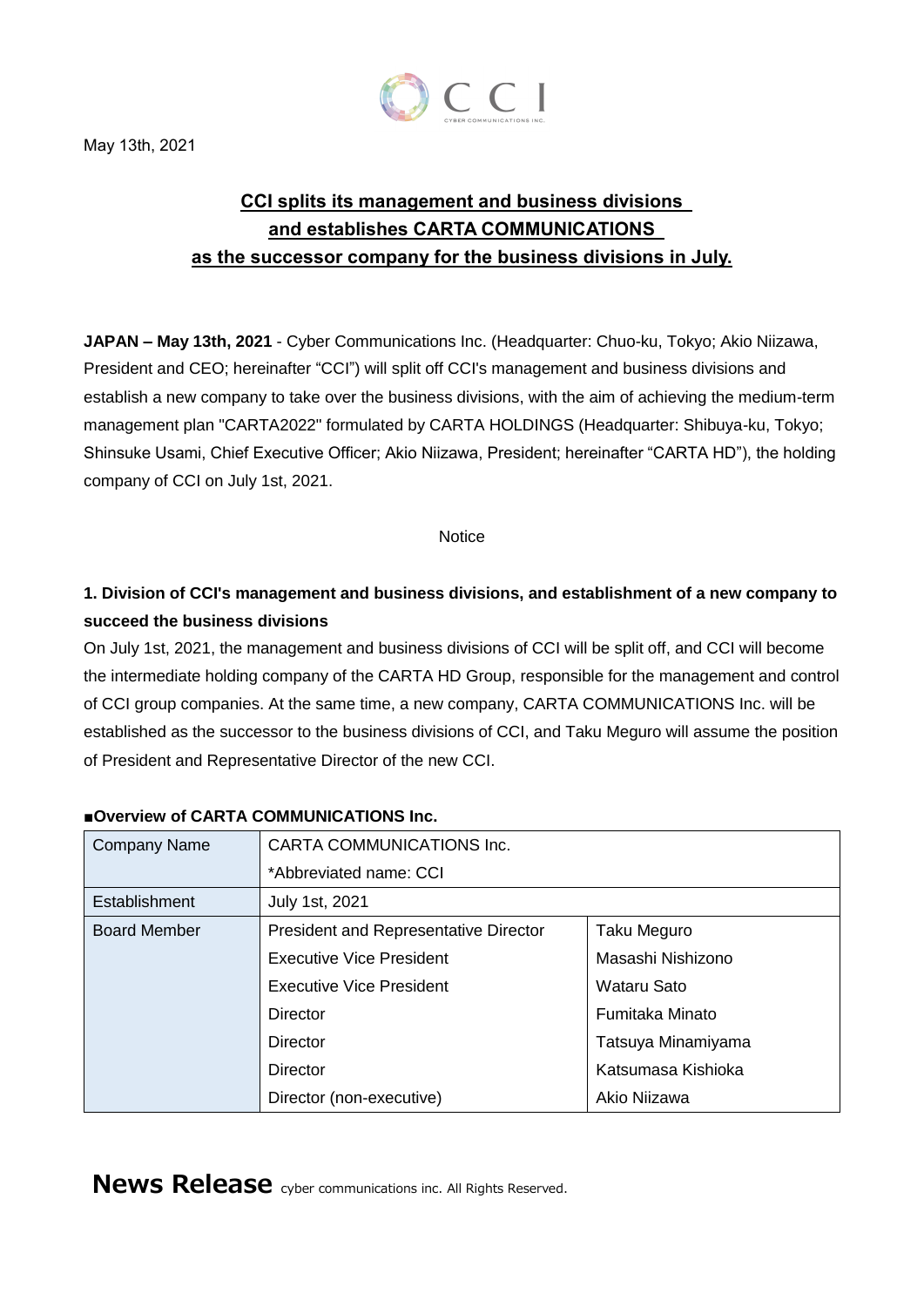

|                     | Executive Officer                                                          | Yuji Ogura         |  |
|---------------------|----------------------------------------------------------------------------|--------------------|--|
|                     | Executive Officer                                                          | Shinnosuke Adachi  |  |
|                     | Executive Officer                                                          | Ryo Kuramochi      |  |
|                     | Executive Officer                                                          | Yoshihiro Kozakura |  |
|                     | <b>Corporate Auditor</b>                                                   | Yoshinari Noguchi  |  |
| <b>Head Quarter</b> | Tsukiji Shochiku Building, 1-13-1 Tsukiji, Chuo-ku, Tokyo                  |                    |  |
| Capital             | 98 Million Yen                                                             |                    |  |
| Shareholder         | Cyber Communications Inc. 100%                                             |                    |  |
| <b>Business</b>     | 1) Partner sales business (Media rep, advertising sales, provision of      |                    |  |
|                     | solutions, etc.)                                                           |                    |  |
|                     | 2 Ad platform business (Development and provision of advertising platforms |                    |  |
|                     | focusing on owned products)                                                |                    |  |

#### **■Profile of Taku Meguro, President and Representative Director**



He joined Dentsu Inc. in 1993. After working in the Newspaper Division, he was appointed General Manager of On/Off Integration Planning, Media Content Planning Division in 2011. In 2015, he was appointed General Manager of Strategy Division, Media Content Planning Division. In April 2020, after the appointment as deputy director of Digital Platform Center, he transferred to Cyber Communications Inc. (CCI), where he was responsible for the launch and expansion of the data management domain as head of CCI's Data Solutions Division. In 2017, he was appointed Executive Vice President of CCI and Corporate Executive Officer. He also

serves as Director of Video Research Interactive, Inc. and B.I. Garage, and Executive Officer of CARTA HOLDINGS Inc.

### **2. New CARTA HD Group to be formed by merger of CCI corporate administration and VOYAGE GROUP**

As of January 1st, 2022, CARTA HD will be the surviving company of the merger of CCI management divisions and VOYAGE GROUP. The merger will unify the management functions of the group companies and create a new CARTA HD group.

\*Reference: CARTA HOLDINGS Inc. Medium-Term Management Plan "CARTA 2022" <https://tdnet-search.appspot.com/140120190214477515.pdf>

**News Release** cyber communications inc. All Rights Reserved.